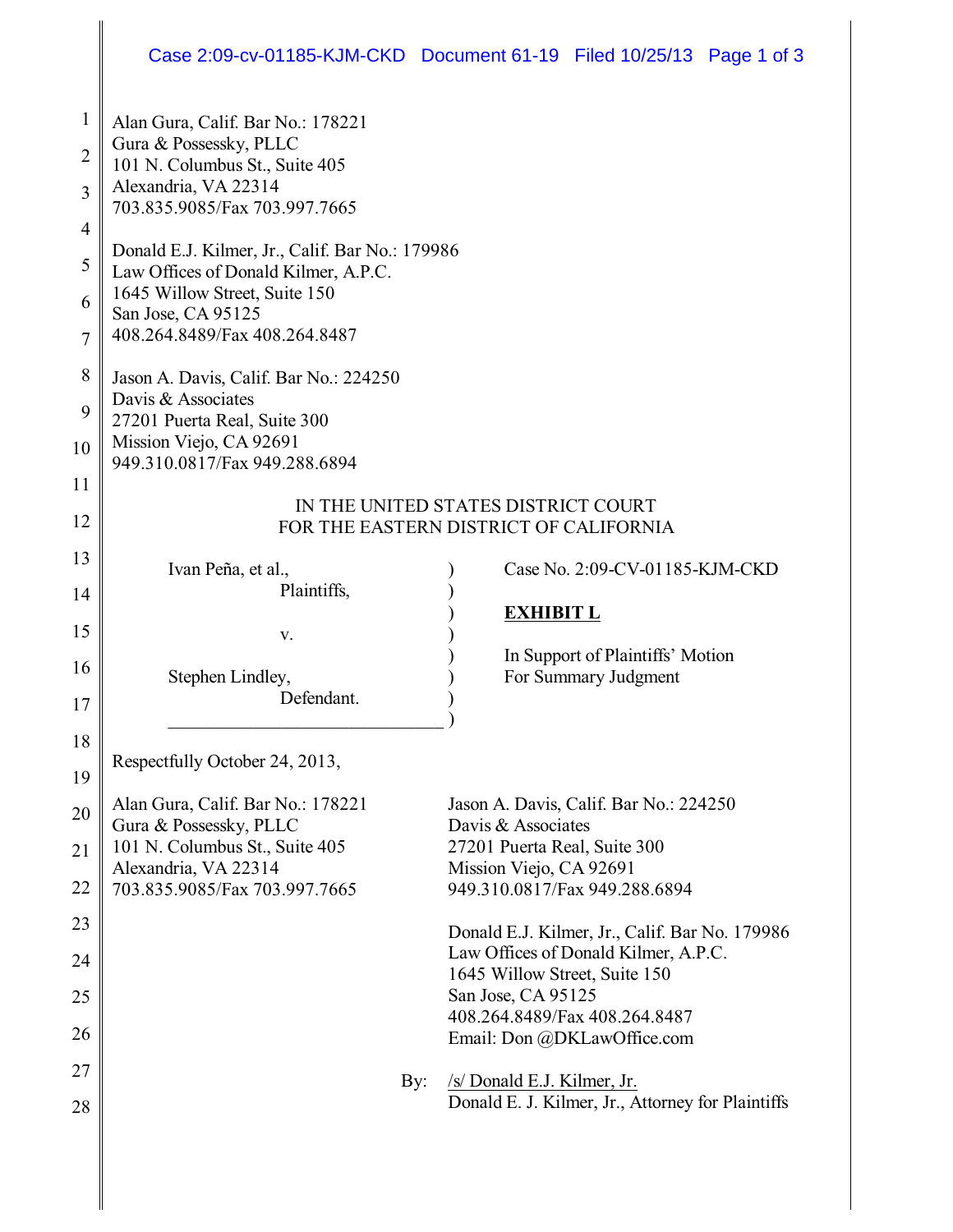## UNITED STATES DISTRICT COURT FOR THE DISTRICT OF COLUMBIA

| DICK ANTHONY HELLER, et al.   |                    |
|-------------------------------|--------------------|
| Plaintiffs,                   |                    |
| V.                            | Civil Action No.08 |
| DISTRICT OF COLUMBIA, et al., |                    |
| Defendants.                   |                    |
| TRACEY AMBEAU HANSON, et al.  |                    |
| Plaintiffs,                   |                    |
| V.                            | Civil Action No. 0 |
| DISTRICT OF COLUMBIA, et al., |                    |
| Defendants.                   |                    |

\_\_\_\_\_\_\_\_\_\_\_\_\_\_\_\_\_\_\_\_\_\_\_\_\_\_\_\_\_\_\_\_\_\_\_\_

8-01289 (RMU)

9-00454 (RMU)

## NOTICE OF EMERGENCY RULEMAKING

 The defendants respectfully note that, today, June 25, 2009, the Metropolitan Police Department ("MPD") adopted emergency rules to "exemp[t] certain single action pistols manufactured before 1985 from the application of section 504 of the Act, and establishes that certain other types of pistols manufactured before 1985 are deemed included on the newly created District Roster of Handguns Determined Not to be Unsafe."

"The rulemaking will make the District's safe gun laws identical to the State of Maryland as to Pre-1985 pistols."